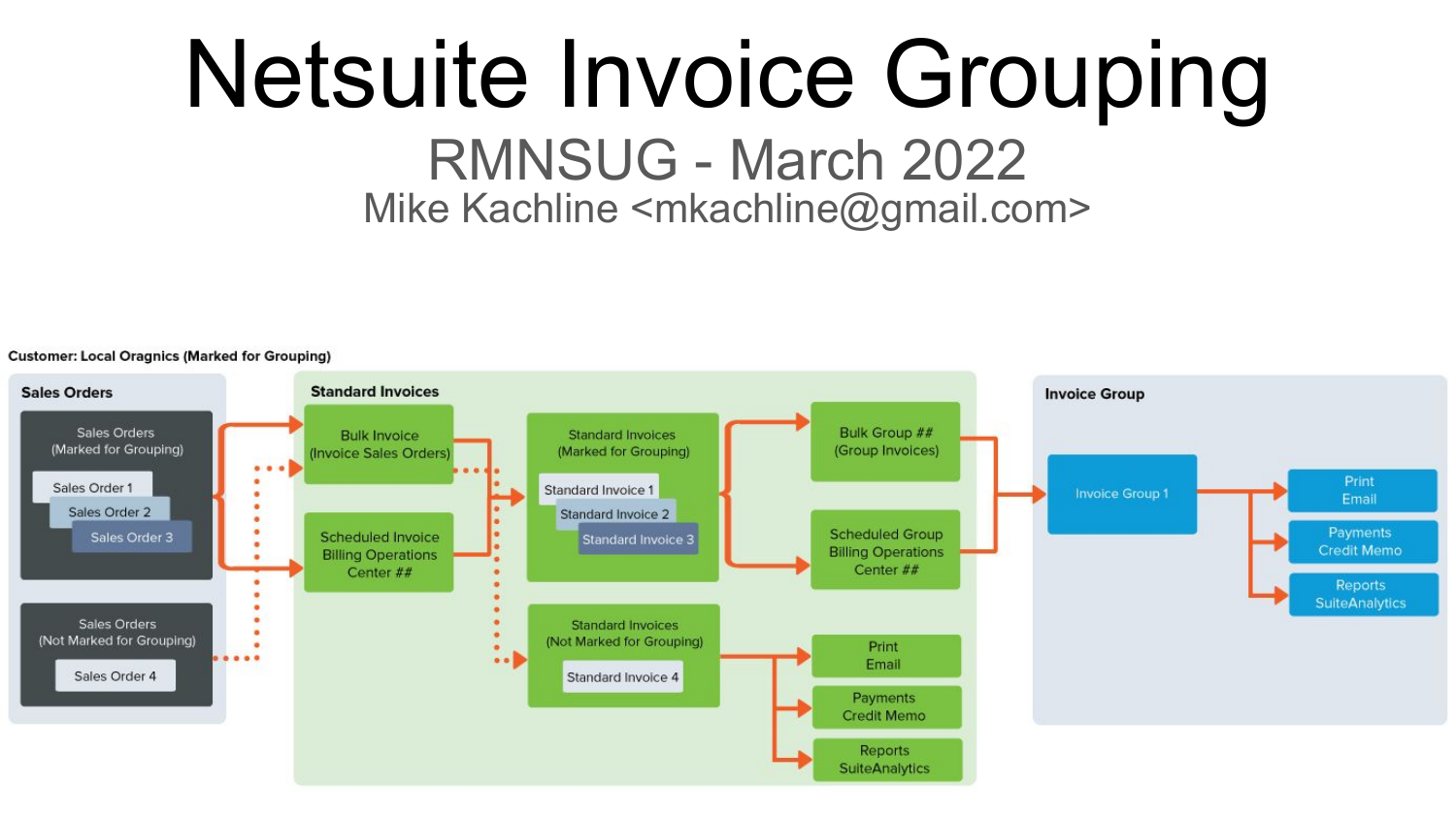### What are Invoice Groups? Why use them?

Simplifies Customer Invoicing.

- Single document listing content from multiple invoices.
- Allows single Payment for multiple invoices.
- NOT GL Impacting (sub-invoices still are.)
- Works"along-side" standard invoicing.

| <b>RMNSUG GB Demo</b>        |  |
|------------------------------|--|
| Caitlyn Klipsch              |  |
| <b>Suite Success Company</b> |  |
| 98 Professor's Row           |  |
| Medford MA 02155             |  |
| <b>United States</b>         |  |

| <b>Amount Paid</b>  | \$0.00     |
|---------------------|------------|
| <b>Amount Due</b>   | \$9,624.00 |
| <b>Total Amount</b> | \$9,624.00 |

Invoice Group #INVG000012

3/13/2022

#### **Primary Information**

**Bill Address** Consolidated Trucking Co. 800 W Beverly Blvd Montebello CA 90640 **United States** 

| <b>Customer</b>              | Transaction<br>Date | <b>Terms</b>     | Due Date  | Subsidiary                       | Currency         |
|------------------------------|---------------------|------------------|-----------|----------------------------------|------------------|
| Consolidated<br>Trucking Co. | 3/13/2022           | Due on receipt 1 | 3/13/2022 | Parent : United States -<br>West | <b>US Dollar</b> |

#### **Invoice Group Summary**

| <b>Invoice Number</b> | <b>Invoice Date</b> | <b>Amount</b> |
|-----------------------|---------------------|---------------|
| Invoice #INV660       | 3/13/2022           | \$2,406.00    |
| Invoice #INV661       | 3/13/2022           | \$2,406.00    |
| Invoice #INV662       | 3/13/2022           | \$2,406.00    |
| Invoice #INV663       | 3/13/2022           | \$2,406.00    |

#### **Invoice Group Detail**

| <b>Invoice Number</b> | <b>Seq Num</b> | <b>Item</b>           | <b>Item Rate</b> | <b>Quantity</b> | <b>Gross Amount</b> |
|-----------------------|----------------|-----------------------|------------------|-----------------|---------------------|
| Invoice #INV660       |                | NIN SAAS<br>License A | \$2,400.00       |                 | \$2,400.00          |
| Invoice #INV660       |                | CA ALAMEDA<br>CO      | 0.25%            |                 | \$6.00              |
| Invoice #INV661       |                | NIN SAAS<br>License A | \$2,400,00       |                 | \$2,400.00          |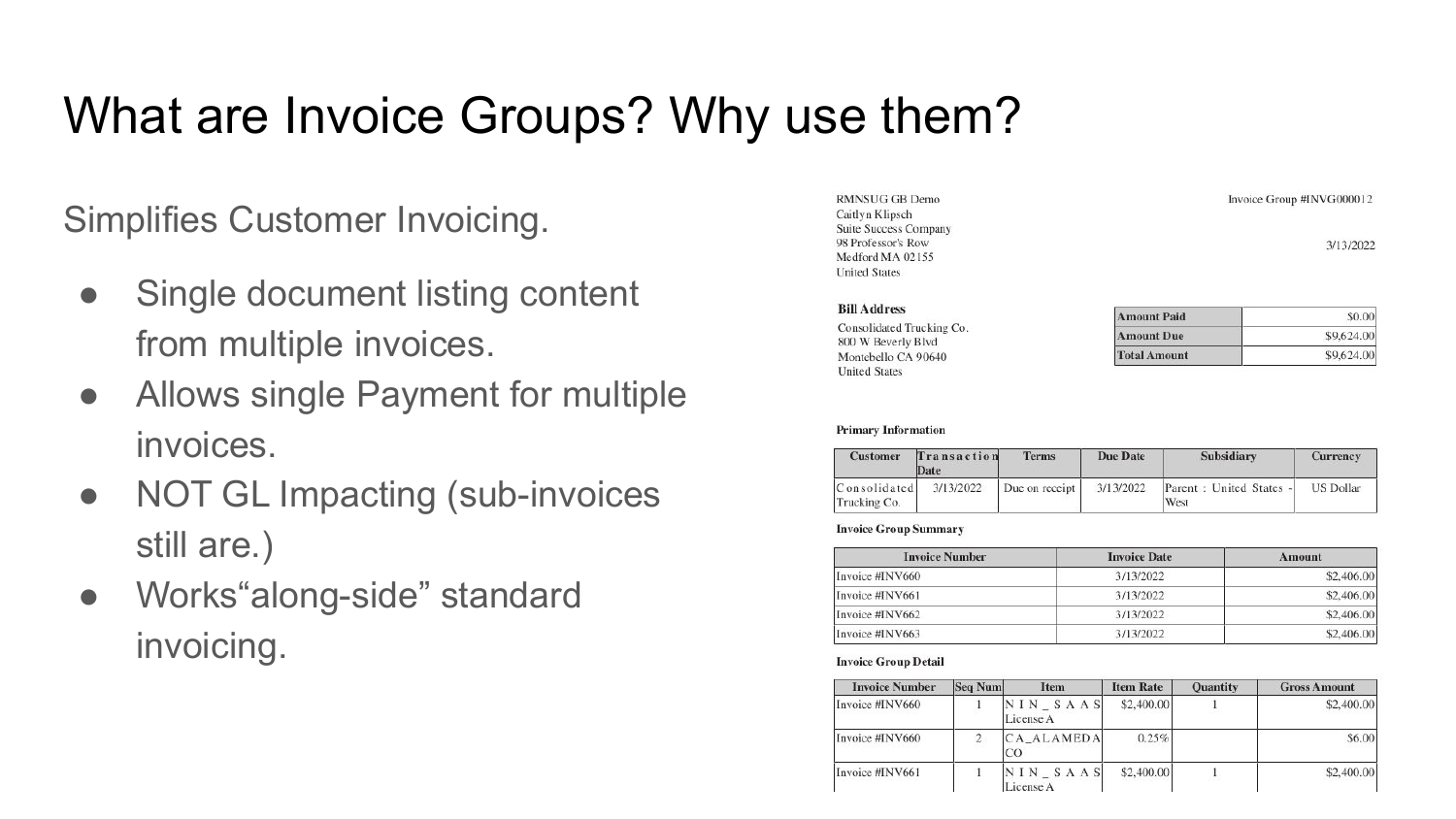#### Invoice Groups - Group By What?

- By Customer (Default Behavior)
- By PO # (Netsuite Preferred Method)
- BillTo Address (Implied Grouping)
- Employee, Billable Type (Global Preferences)

|                   | <b>Group Invoices</b> |        |                     |                                  |                             |                  |                  |              | More                     |
|-------------------|-----------------------|--------|---------------------|----------------------------------|-----------------------------|------------------|------------------|--------------|--------------------------|
| Submit            | <b>Mark All</b>       |        | <b>Unmark All</b>   |                                  |                             |                  |                  |              |                          |
| <b>Filters</b>    |                       |        |                     |                                  |                             |                  |                  |              |                          |
| <b>CUSTOMER *</b> |                       |        |                     |                                  | INVOICE DATE ON OR BEFORE   |                  |                  |              |                          |
| $-$ All $-$       |                       |        |                     | ×.                               | 3/13/2022                   |                  |                  |              |                          |
| Options           |                       |        |                     |                                  |                             |                  |                  |              |                          |
|                   | GROUPED BY PO #       |        |                     |                                  |                             |                  |                  |              |                          |
| Additional        |                       |        |                     |                                  |                             |                  |                  |              |                          |
| DATE              |                       |        |                     |                                  |                             |                  |                  |              |                          |
| 3/13/2022         |                       |        |                     |                                  |                             |                  |                  |              |                          |
|                   |                       |        |                     |                                  |                             |                  |                  |              |                          |
| Customize         |                       |        |                     |                                  |                             |                  |                  |              |                          |
| GROUP             | INVOICE #             | ORDER# | <b>INVOICE DATE</b> | <b>CUSTOMER</b>                  | SUBSIDIARY                  | CURRENCY         | <b>TERMS</b>     | PO #         | <b>GROUP INDICATOR A</b> |
|                   | <b>INV681</b>         |        | 3/13/2022           | <b>Consolidated Trucking Co.</b> | <b>United States - West</b> | <b>US Dollar</b> | Due on receipt   | z            |                          |
| П                 | <b>INV682</b>         |        | 3/13/2022           | Consolidated Trucking Co.        | United States - West        | <b>US Dollar</b> | Due on receipt z |              | $\mathbf{1}$             |
| 7                 | <b>INV683</b>         |        | 3/13/2022           | Consolidated Trucking Co.        | United States - West        | <b>US Dollar</b> | Due on receipt a |              | $\overline{2}$           |
| IJ                | <b>INV675</b>         |        | 3/13/2022           | Consolidated Trucking Co.        | United States - West        | <b>US Dollar</b> | Due on receipt x |              | 3                        |
| u                 | <b>INV676</b>         |        | 3/13/2022           | Consolidated Trucking Co.        | United States - West        | <b>US Dollar</b> | Due on receipt x |              | 3                        |
| ۳                 | <b>INV677</b>         |        | 3/13/2022           | Consolidated Trucking Co.        | United States - West        | <b>US Dollar</b> | Due on receipt y |              | $\overline{4}$           |
| ÷.                | <b>INV678</b>         |        | 3/13/2022           | Consolidated Trucking Co.        | United States - West        | <b>US Dollar</b> | Due on receipt y |              | $\overline{4}$           |
| П                 | <b>INV679</b>         |        | 3/13/2022           | Consolidated Trucking Co.        | <b>United States - West</b> | <b>US Dollar</b> | Due on receipt   | $\mathbf{v}$ | 4                        |
| -1                | <b>INV680</b>         |        | 3/13/2022           | Consolidated Trucking Co.        | <b>United States - West</b> | US Dollar        | Due on receipt z |              | 5                        |
| T                 | <b>INV671</b>         |        | 3/13/2022           | Consolidated Trucking Co.        | <b>United States - West</b> | <b>US Dollar</b> | Due on receipt   |              | 6                        |
|                   | <b>INV672</b>         |        | 3/13/2022           | Consolidated Trucking Co.        | United States - West        | <b>US Dollar</b> | Due on receipt   |              | 6                        |
| Ŭ.                |                       |        |                     |                                  |                             |                  |                  |              |                          |
|                   | <b>INV673</b>         |        | 3/13/2022           | Consolidated Trucking Co.        | <b>United States - West</b> | <b>US Dollar</b> | Due on receipt   |              | 6                        |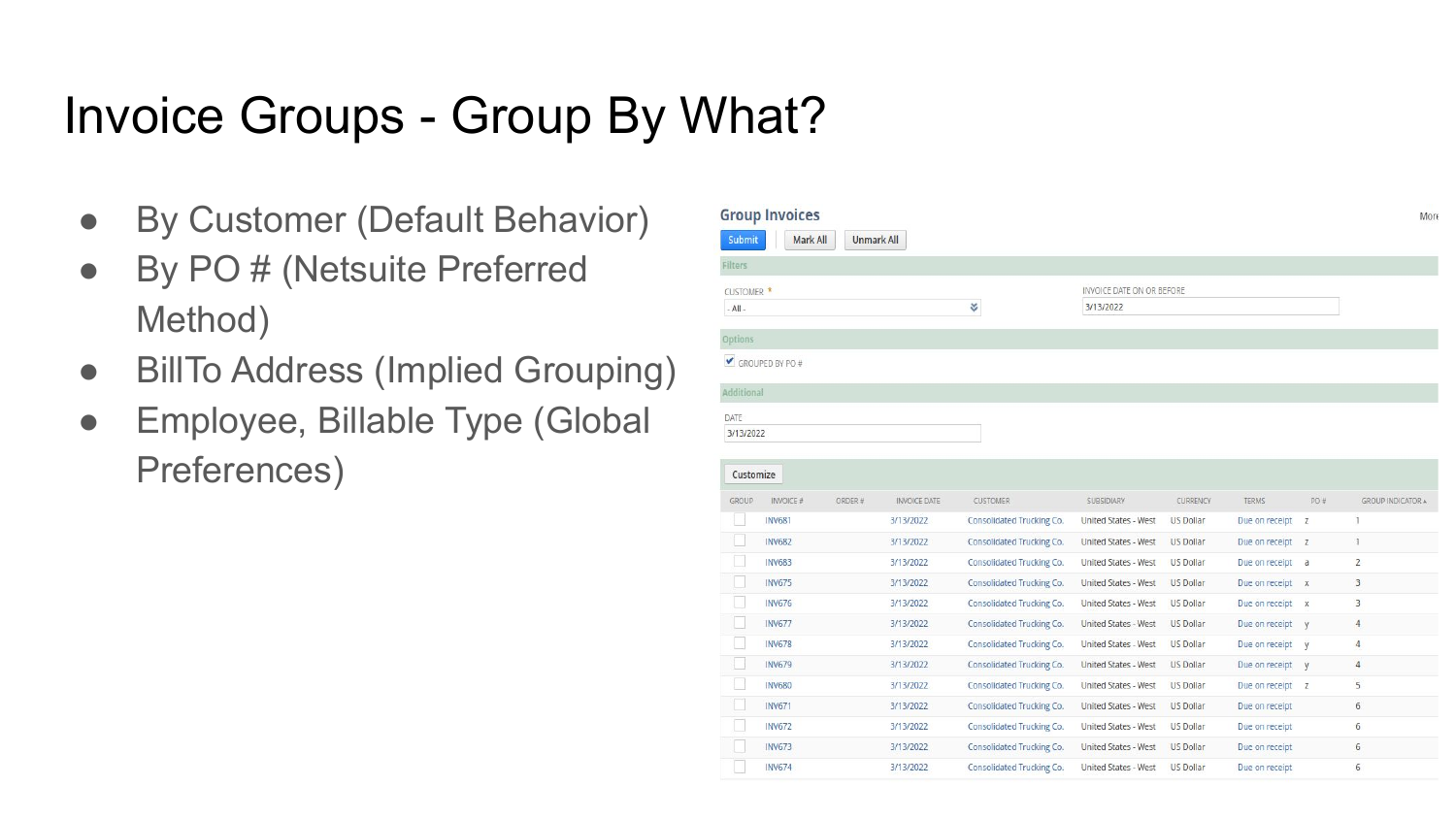### Invoice Groups - Setup Cheat Sheet

- Page: Enable Features | Transactions | "Invoice Groups"
- **Page: Invoicing Preferences**
- Page: Auto-Generated Numbers | Document Numbers
- CHECK "Group Invoices" on Customer Records (Financials subtab)
- Page: Advanced PDF | Set/Update "Preferred" PDF template.
- **Review Customer "Statement" PDF** template.





9/1/2005

9/1/2005

9/5/2005

9/5/2005

9/5/2005

8/30/2005 BMS

Standard Keyboard

HP Compag d230

Standard Keyboard

ect B HP Compag d230

 $1 -$ 

1 Standard Keyboard

1 Standard Keyboard

1 Standard Keyboard

Meals & Entertainmer

323.10

35.96

323.10 323.10 Ye

35.96 35.96 Yes 45.00

35.96 Ye 323.10

323.10 V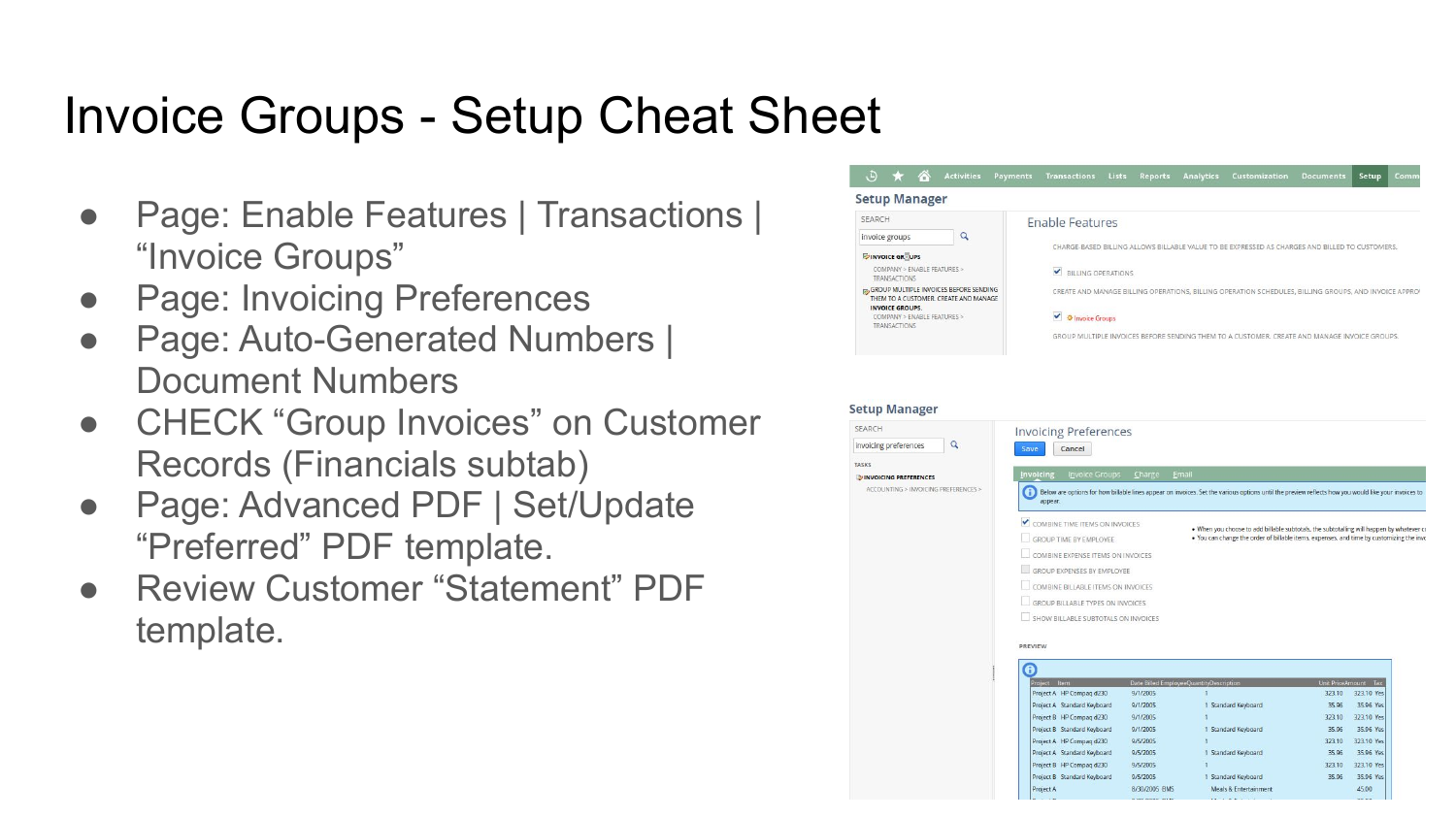## Creating Invoice Groups

**SALES REP** 

Will Clark

3/3/2022

- 1. CHECK "For Invoice Grouping" on SO's.
- 2. Page: Billing Operations
	- a. CHECK "Group Invoices" **Option**

OR

- 3. Create your Invoices First
- 4. Page: Group Invoices

#### **Sales Order Form** Sales Information **DISCOUNT ITEM** START DATE SALES EFFECTIVE DATE **DISCOUNT RATE END DATE** 4/26/2021 FOR INVOICE GROUPING SOURCE CSV DOCUMENT DATE TRANSACTION APPROVAL STATUS  $\Box$  IS DELEGATED TRANSACTION NEXT APPROVER Items Billing Shipping Accounting Relationships Communication Related Records System Information EET Approver List ALLOW CROSS-SHRSIDIARY FULLERLL MENT ENABLE ITEM LINE CUIDDING **Billing Operation** Run **Primary Information DESCRIPTION** NEXT BILL RUN AS OF DATE \* **Billing Ops Run** 3/13/2022 **Billing Operation Options** CREDIT MEMO RUN **GROUP INVOICES** BILL RUN DO NOT APPLY GROUPING FOR BILL RUN BILL RUN (OFF-CYCLE ONLY)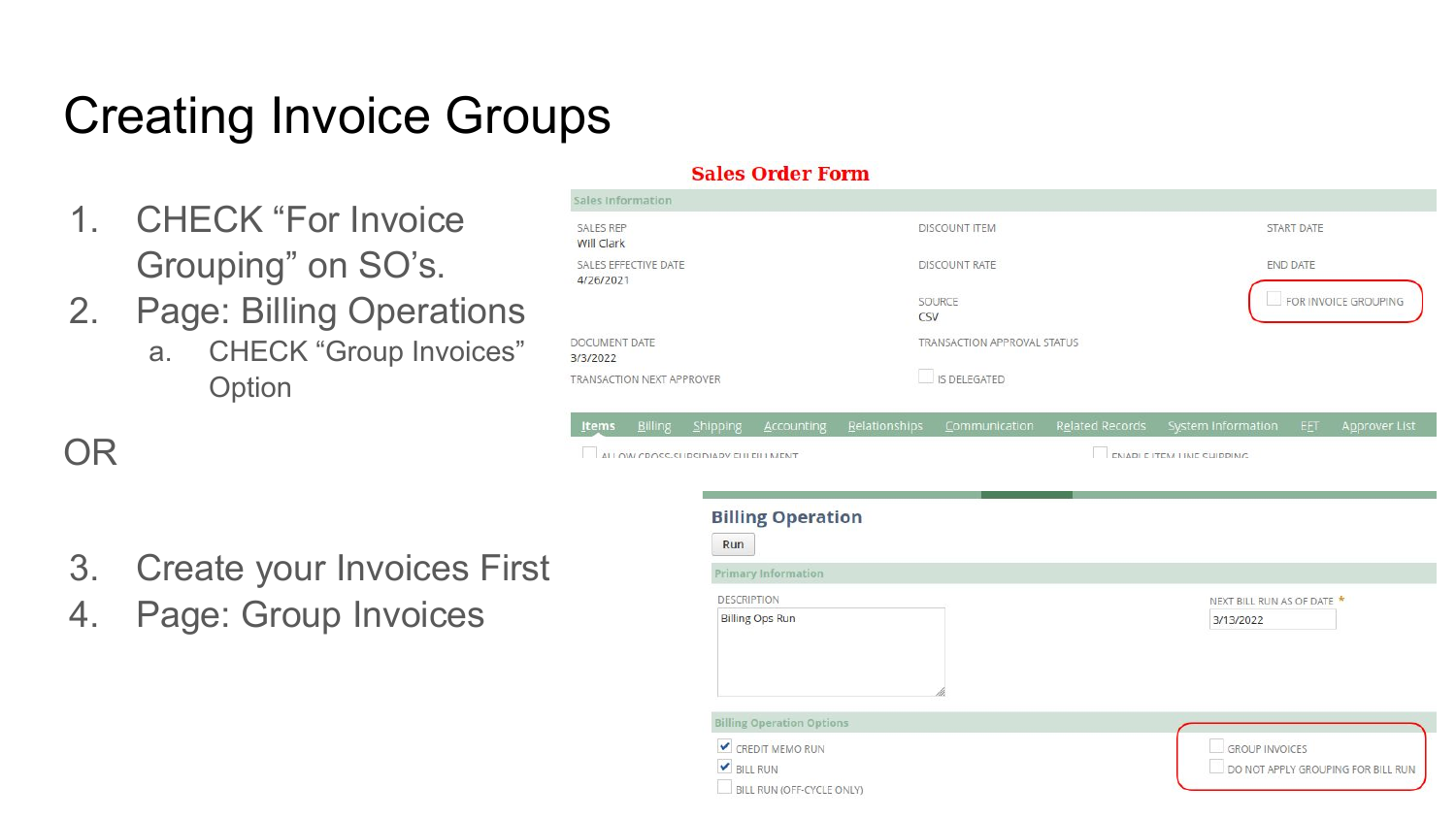### Managing Invoice Groups

- Page: Invoice Group List
- Add/remove invoices from an existing group.
- Applying Payments+Discounts to the Invoice Group
- Scripts and Workflows are available.
- Saved Searches + Analytics Available
- Can be shown on  $A/R$  Aging

| <b>CUSTOMER</b>                                          |                                      | <b>TRANSACTION</b><br><b>TYPE</b> | DATE                         | P.O.<br>NO.          | <b>NUMBER</b>                     | <b>INVOICE GROUP</b>              |           | <b>DOCUMENT</b><br><b>NUMBER</b> | DUE<br>DATE   | AGE  |              | <b>OPEN</b><br><b>BALANCE</b> |
|----------------------------------------------------------|--------------------------------------|-----------------------------------|------------------------------|----------------------|-----------------------------------|-----------------------------------|-----------|----------------------------------|---------------|------|--------------|-------------------------------|
|                                                          | <b>Total - Cold River Supply Co.</b> |                                   |                              |                      |                                   |                                   |           |                                  |               |      |              | \$10,800.00                   |
|                                                          | Consolidated Trucking Co.            |                                   |                              |                      |                                   |                                   |           |                                  |               |      |              |                               |
|                                                          |                                      | Invoice                           |                              | 2/13/2022            |                                   |                                   |           | <b>INV628</b>                    | 2/13/2022     |      | 28           | \$9,383.40                    |
|                                                          |                                      | Payment                           |                              | 3/7/2022             |                                   |                                   |           | <b>PYMT473</b>                   | 3/7/2022      |      | 6            | (5501.25)                     |
|                                                          |                                      | Payment                           |                              | 3/7/2022             |                                   |                                   |           | <b>PYMT474</b>                   | 3/7/2022      |      | 6            | (\$501.25)                    |
|                                                          |                                      | Invoice                           |                              | 3/13/2022            |                                   | Invoice Group - INVG000003 INV639 |           |                                  | 3/13/2022     |      | $\mathbf{0}$ | \$2,406.00                    |
|                                                          |                                      | Invoice                           |                              | 3/13/2022            |                                   | Invoice Group - INVG000007 INV641 |           |                                  | 3/13/2022     |      | 0            | \$2,406.00                    |
|                                                          |                                      | Invoice                           |                              | 3/13/2022            |                                   | Invoice Group - INVG000007 INV642 |           |                                  | 3/13/2022     |      | 0            | \$2,406.00                    |
|                                                          |                                      | Invoice                           |                              | 3/13/2022            |                                   | Invoice Group - INVG000007 INV643 |           |                                  | 3/13/2022     |      | $\mathbf 0$  | \$2,406.00                    |
|                                                          |                                      | Invoice                           |                              | 3/13/2022            |                                   | Invoice Group - INVG000007 INV644 |           |                                  | 3/13/2022     |      | 0            | \$2,406.00                    |
| <b>E FILTERS</b>                                         |                                      |                                   |                              |                      |                                   |                                   |           |                                  |               |      |              |                               |
| STYLE<br>Normal                                          | v                                    |                                   |                              |                      |                                   |                                   |           |                                  |               |      |              |                               |
| 因<br>$\mathbf{E}$<br>I÷                                  | $\Theta$                             |                                   |                              |                      |                                   |                                   |           |                                  |               |      |              |                               |
|                                                          | INTERNAL ID A                        | <b>INVOICE GROUP #</b>            | <b>CUSTOMER</b>              | <b>TERMS</b>         | SUBSIDIARY                        | <b>CURRENCY</b>                   | DATE      | <b>DUE DATE</b>                  | <b>STATUS</b> | MEMO |              | AMOUNT (FOREIGN CURRENCY)     |
|                                                          | 1<br>1                               |                                   | Consolidated<br>Trucking Co. |                      | <b>United</b><br>States -<br>West | <b>US Dollar</b>                  | 3/25/2022 | 3/25/2022                        | Open          |      |              | 1,203.00                      |
|                                                          | $\overline{2}$                       | <b>INVG000002</b>                 | Consolidated<br>Trucking Co. |                      | United<br>States -<br>West        | <b>US Dollar</b>                  | 3/13/2022 | 3/13/2022                        | Open          |      |              | 4,794.00                      |
| EDIT   VIEW<br>Edit   View<br>Edit   View<br>Edit   View | 3                                    | <b>INVG000003</b>                 | Consolidated<br>Trucking Co. | Due<br>on<br>receipt | United<br>States -<br>West        | <b>US Dollar</b>                  | 3/13/2022 | 3/13/2022                        | Open          |      |              | 2,406.00                      |

 $-1$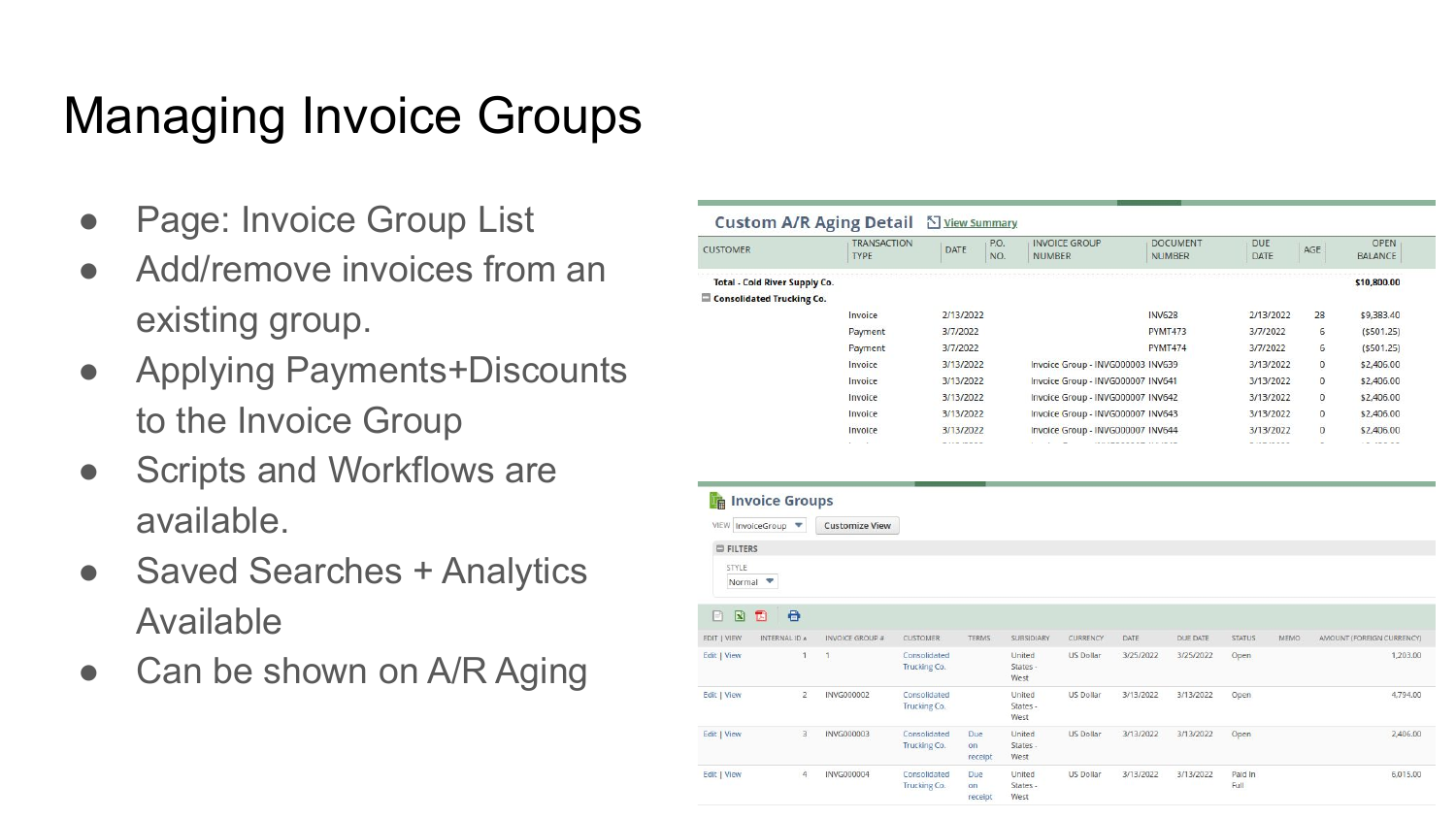#### Invoice Group Caveats

- Max of 100 invoices per group
- DueDates and Payment Terms must be consistent across Grouped Invoices
- Closed Accounting Periods make Invoice Group Modification challenging.
- Cannot "CreditMemo" an Invoice Group (Must Credit individual Invoices.)
- No CSV Import/Update // No "Mass Update"
- "Analytics" searches are not very helpful (Use Saved Search instead.)
- Finding "Invoice Group" from "Invoice" record is difficult.